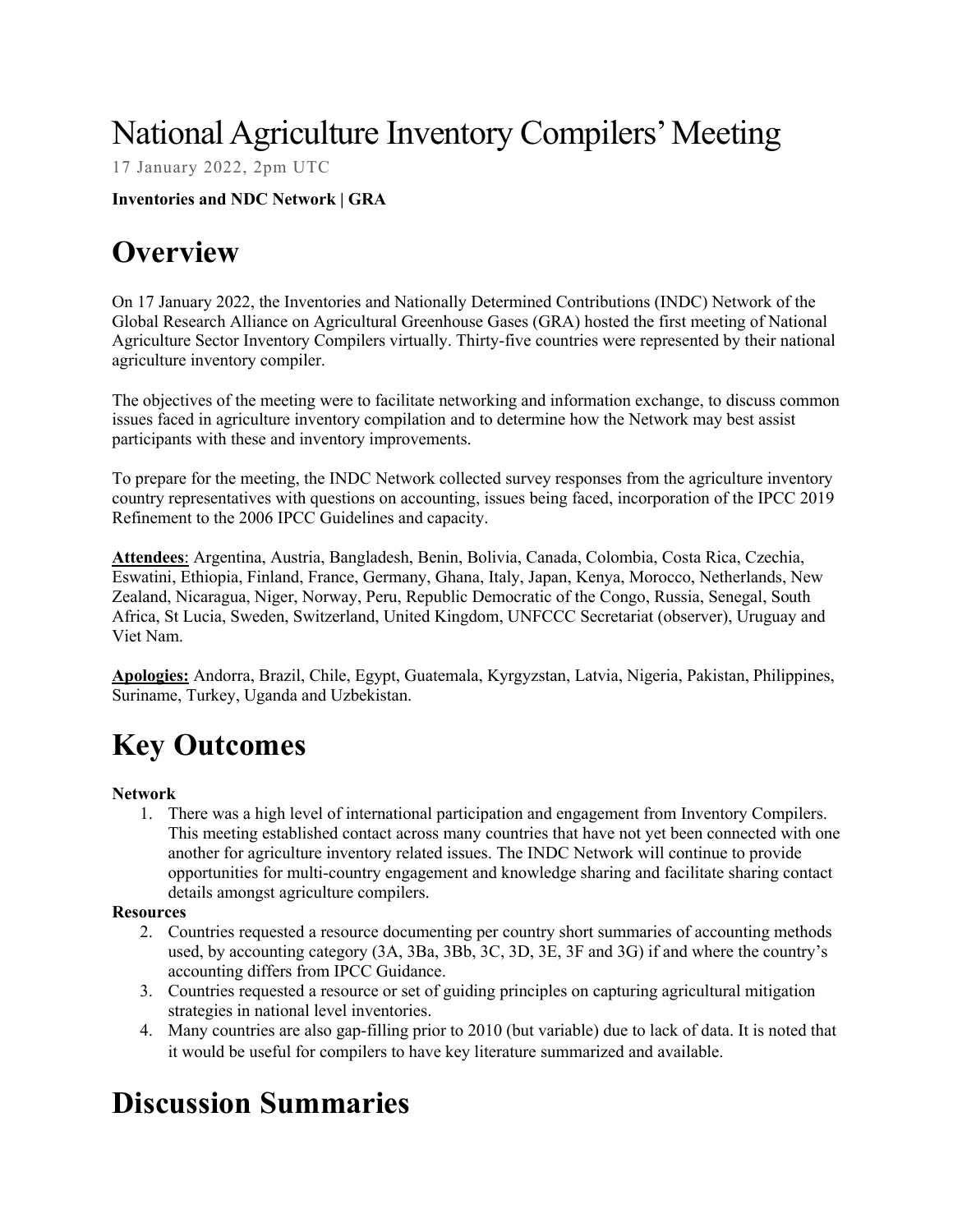There are differences in needs and circumstances of agricultural compilers globally and feedback for the INDC Network in the meeting reflected this. It was noted that Annex 1 compilers' needs tend to be very specific and technical where non-Annex 1 countries have more general capacity building needs. Despite these differences, compilers are universally focused on continuous inventory improvement which includes incorporations of the 2019 IPCC Refinement to the 2006 IPCC Guidelines, data problems and other inventory issues.

Therefore, under the umbrella of inventory improvements two discussion sessions across three general agriculture inventory topics were hosted:

- i) livestock,
- ii) agricultural soils, and
- iii) open discussion forum and rice.

The political dimension of agriculture inventories as they inform decisions on national level agricultural emission mitigation strategies was also discussed during the meeting.

# **Political Dimension of Agriculture Inventories**

Countries suggested the INDC Network consider developing a resource documenting per country short summaries of accounting methods used, by accounting category (3A, 3Ba, 3Bb, 3C, 3D, 3E, 3F and 3G) if and where the country's accounting differs from IPCC Guidance. The summaries would include details on including details on model choice, parameter choice, choice of emission factors and scientific basis for these decisions. This resource would inform compilers looking to make decisions about their own accounting methods, and the information does not exist in a central location for streamlined and efficient searching.

Countries also noted there is a policy guidance gap for a resource or set of guiding principles on capturing agricultural mitigation strategies in national level inventories, as the main evidence base to inform national decisions on reducing or preventing agricultural emissions. The resource would provide a general but repeatable framework for capturing and accounting for technical mitigations in the national inventory and enable the national inventory to form a basis to issue carbon credits. This resource like the previous resource request, does not exist in a central location.

# **General Suggestions for INDC Network**

There are some existing platforms for exchanging expertise, but to our knowledge, these are not specific to agriculture inventory compilers. There is a broad and diverse range of research projects that exist among parties who attended the meeting. Specifically, the INDC Network could assist agriculture compilers by facilitating:

## 1. **Networking**

- Under the UNFCCC review process, there is a Q&A forum where questions are posted by compilers to other reviewers. A similar forum or platform for inventory compilers would be useful (GHGMI have an experts' forum, but it comprises experts from all sectors and all forms of accounting i.e. not only national inventory reporting).
- **2. Literature and research**
	- Summaries of key scientific literature to make it more accessible to inventory compilers who are time poor,
	- Coordination of efforts across multiple countries working together on topics where there is sufficient similarity between countries.
- **3. Knowledge and expertise:**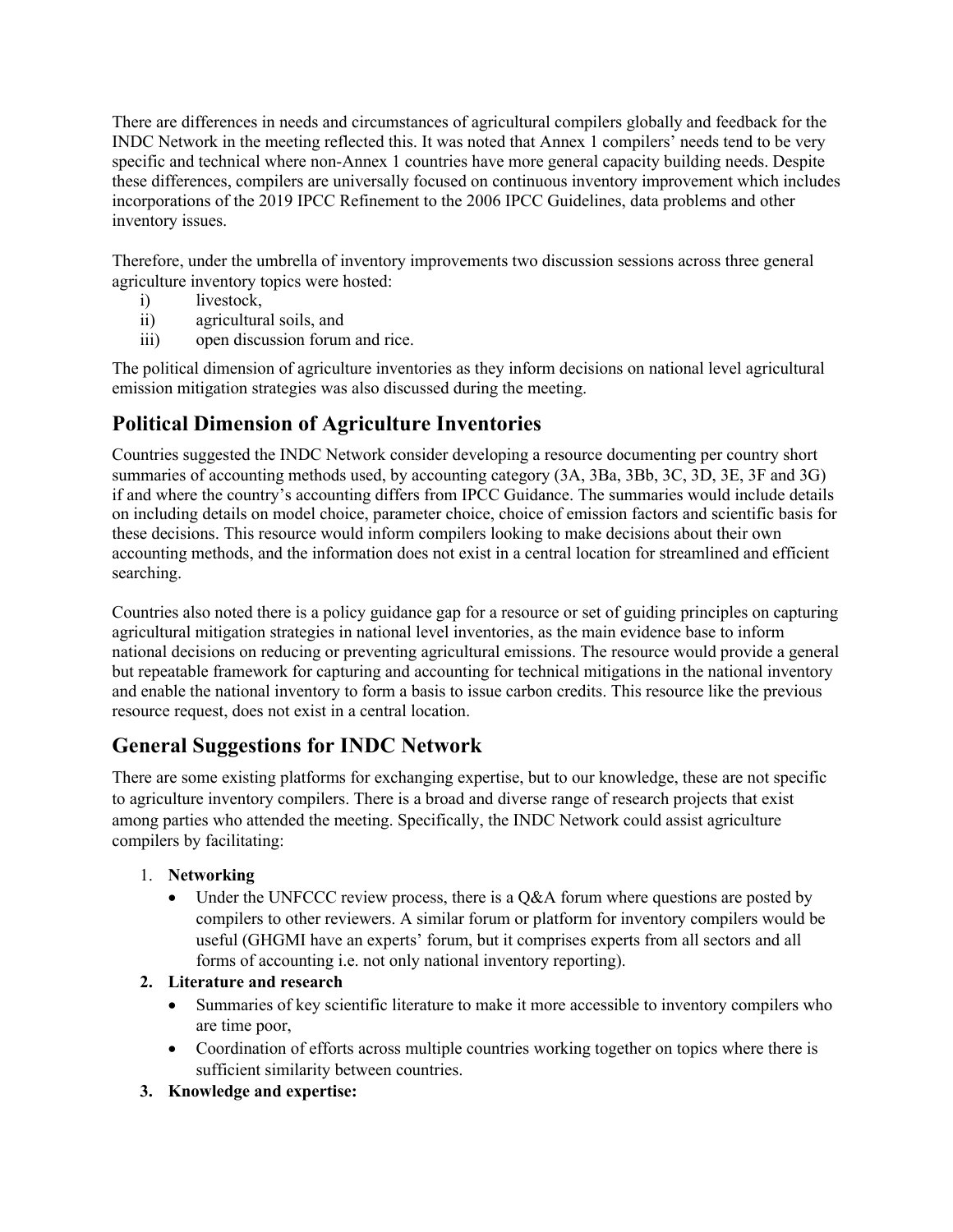- Sharing methodological approaches, tools, and methodologies to common topics among different countries.
- Knowledge exchange and learning from countries with more advanced inventories.
- Meetings for sharing technical experience would be useful, and/or special topic webinars, which could be facilitated using the INDC Network.

# **Existing Agriculture Inventory Networks**

In general, there is interest in networking and considerable experience of it, more in some regions than in others. Given existing networks are relatively regional, the INDC Network could facilitate sharing of experiences and resources across regions, for example where a country in LAC may wish to develop their rice emission inventory and do not have the capacity that a country in Southeast Asia has through past research and inventory development efforts. Existing and more regional focused networks that were discussed are below.

## **Europe**

- EU states have twice-yearly meetings of inventory compilers; many compilers serve as reviewers for other countries' inventories and thus contact and discuss with their counterparts in other countries. EU also provides capacity building to non-EU neighbouring states (e.g. Turkey, Macedonia, Montenegro etc.). Even so, some compilers feel contacts with other countries' compilers are not so frequent, partly because compilers in general are busy with their day-to-day tasks.
- A network of inventory compilers from Nordic countries (Denmark, Finland, Iceland, Norway and Sweden). They have similar climate zones but also many differences in their agricultural production systems. The network exchange experience by email, cross country visits etc. and sometimes ask other Nordic countries' compilers to informally verify some aspect of their work or take part in cooperative research on topics of mutual interest. Given common climate zones, Nordic countries are also exchanging with Canada on some issues, which is easier now that the exchange is done online.

# **LAC**

- Latin America has a network of inventory compilers, but not every person involved in the inventory is represented in the network (limited to 1 representative per country). More agriculture inventory networking would be useful to discuss methodological issues.
- One Latin America initiative is Red Latinoamericana de Inventarios Nacionales de Gases de Efecto Invernadero | Global Support Program – GSP (un-gsp.org) with representatives of Argentina, Colombia, Cuba, Uruguay, Paraguay, Ecuador and Chile. Through this network, Colombia is providing support to Paraguay and other countries on Tier 2 for livestock emissions.

# **Africa**

• The UN-GSP used to have such networking / capacity building support in West Africa, but it may have stopped at the end of a funded project. Germany has been supporting WASCAL (https://wascal.org/), which may be able to provide a useful platform for networking. Otherwise, there are some contacts between compilers in the region, and strong interest to work together where there are sufficient similarities between countries.

## **Asia**

In July 2021, Japan hosted the 18<sup>th</sup> annual Workshop on Greenhouse Gas Inventories in Asia (WGIA), that was not limited to the Agriculture Sector alone. Since 2003, as part of WGIA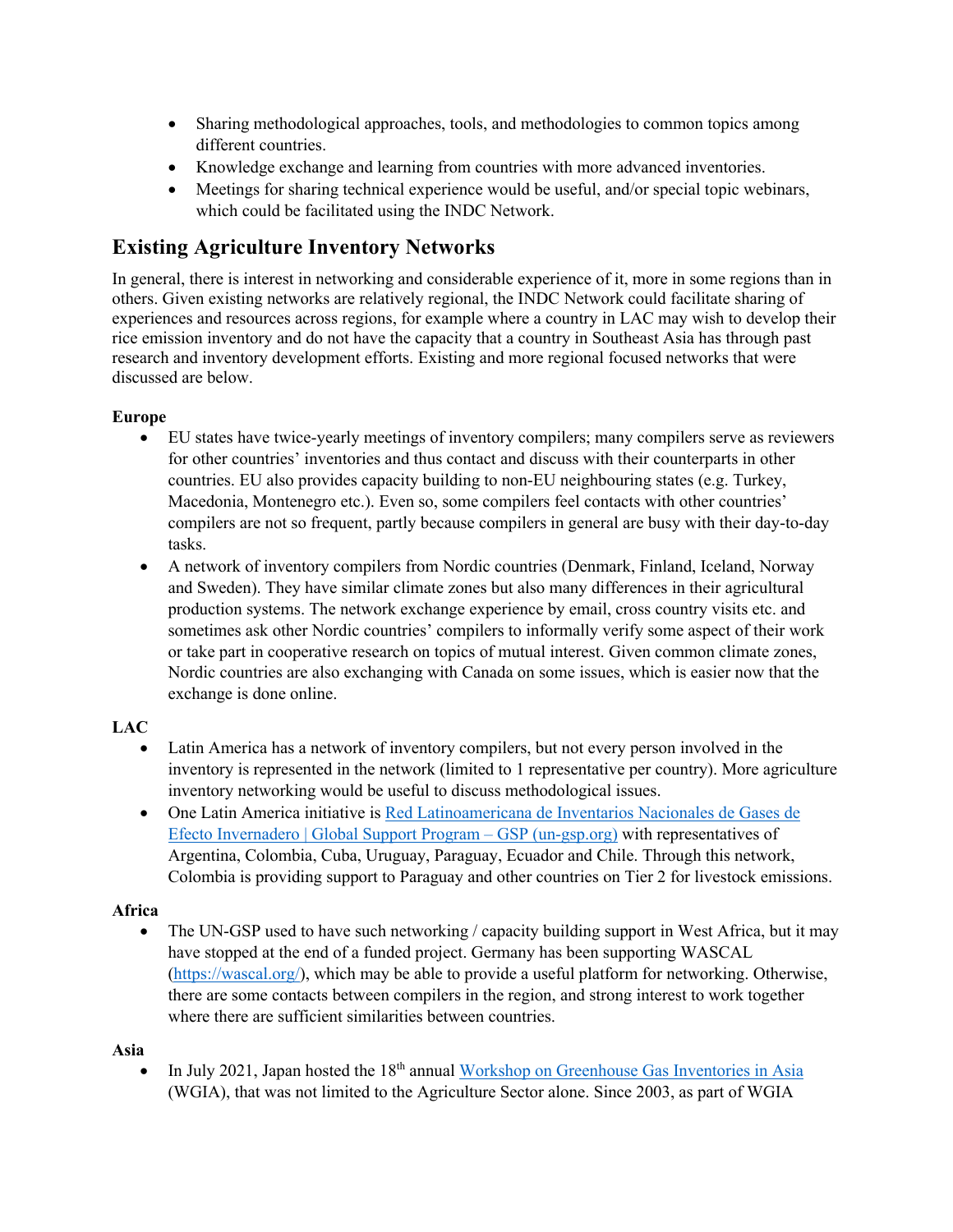outcomes, country to country mutual agriculture sector inventory learning exchanges have been supported between the following countries;

- o 2012 Indonesia and Viet Nam,
- o 2013 China and Myanmar,
- o 2014 China and Mongolia,
- o 2015 Indonesia and Laos,
- $\circ$  2019 Cambodia and Philippines,
- $\circ$  2020 China and Japan,
- o 2022 Bhutan and Indonesia.

#### **Oceania**

• New Zealand and Australia are working with Fiji through some capacity building initiatives, but there is currently no formal agriculture inventory regional networking of New Zealand, Australia and Pacific Nations.

# **Livestock Discussion: Enteric Fermentation (3A), Manure Management (3Ba, CH4 and 3Bb, N2O)**

### **Research & Capacity Needs:**

There was a suggestion that Annex-1 countries have worked for a long time on inventories, and their needs tend to be very specific and technical, while non-Annex 1 countries have more general capacity building needs. Several specific needs/interests were expressed, outlined below.

Annex 1 Parties:

- It would be useful to have existing research on the dependence of enteric fermentation on feed types compiled and available for agriculture inventory compilers to consult.
- Developing specific EFs for animal housing and for manure storage as this relates to a Tier 3 model being developed in Europe based on a N flow model.

Non-Annex 1 Parties:

- Many countries have tier 2 inventories for cattle, but no existing research on Ym values.
- It was noted that in LAC countries there is a knowledge gap in N2O emission factors for calculating emissions from manure management. There is some existing research on pasture EFs, but little for swine or poultry.
- Colombia noted they have developed a model written in python for Tier 2 enteric fermentation and manure management [of cattle] and they are willing and interested to share their experience with this as well as the model.
- As indicated in the pre-meeting survey responses, country specific EFs are of high priority for most countries, particularly across the livestock reporting categories.
- Many countries are also gap-filling prior to 2010 (but variable) due to lack of data. It is noted that it would be useful for compilers to have key literature summarized and available.

# **Agricultural Soils Discussion (3D)**

It was raised that for agricultural soils in particular, compilers would like to know how countries are disaggregating data for emission estimates (region, climate, soil type, topography, fertilizer types, environmental zones, crop types, area planted, season and related precipitation etc.). Many parties with T2 inventories are using IPCC default EF's with CS disaggregated data.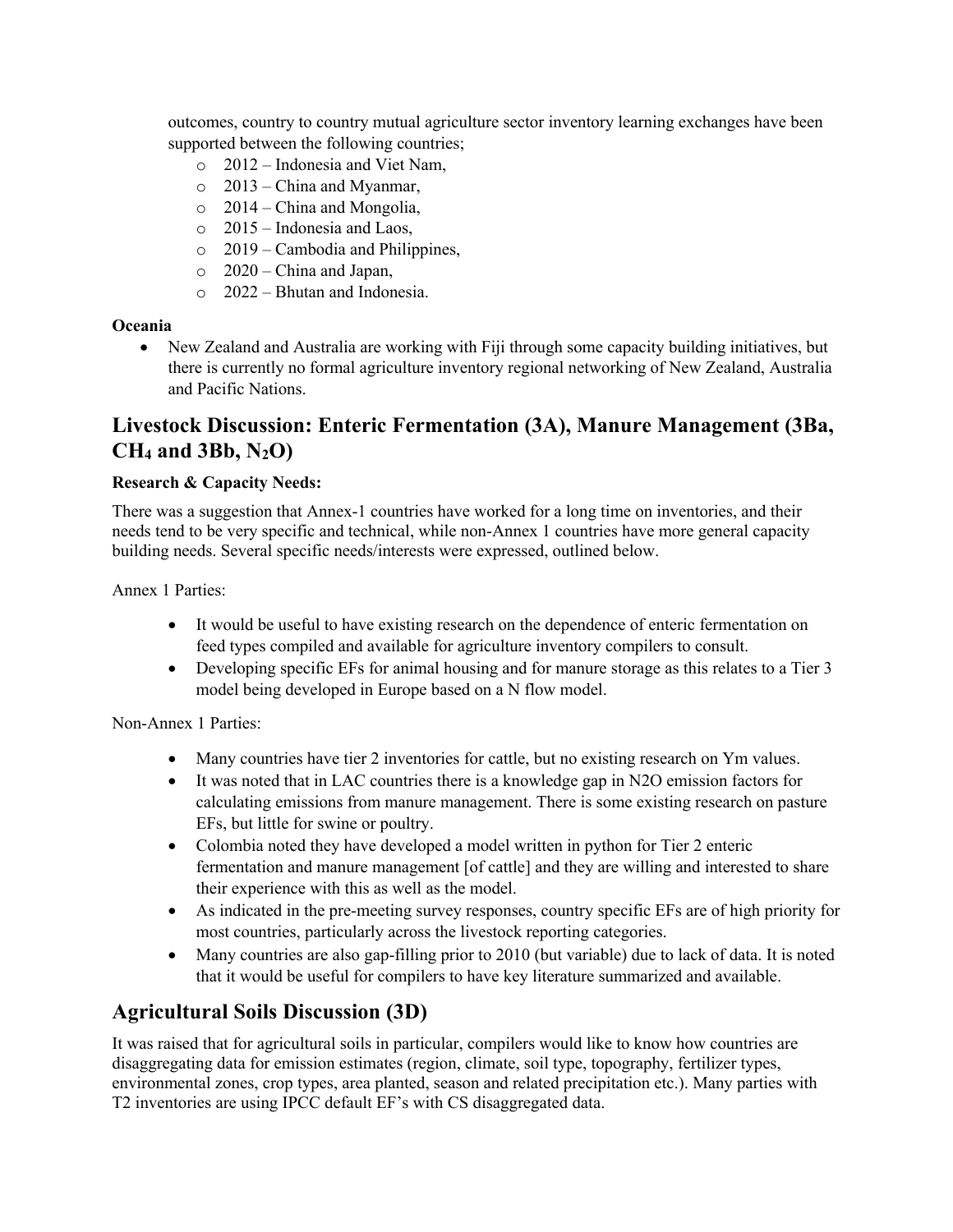#### **Existing Research and Knowledge Sharing**

- The UK noted they have very high-resolution data (10km grid, including land use, fertilization type, soil type and climate type) and have developed empirical equation for estimation of direct N2O emissions from urea and ammonia-based fertilizers, with documentation for the inventory improvement process available online for other compilers who are interested.
- Switzerland would like to note they are exploring DayCENT for aspects of calculation emissions for agricultural soils and would like to know if any countries are already using DayCENT to account for emissions under 3D. Switzerland would be very open to share their experience and provide any support that is necessary where parties are exploring modulization of N2O emissions.
- Canada are exploring a new methodology that will describe relationships of agricultural soils in Canada including elevation shifts, soil moisture and other parameters such as fertilizer type, N source, Tillage factors, Soil texture, Cropping systems etc. This research is related to and informed by two studies;
	- i. Liang, C., MacDonald, D., Thiagarajan, A. *et al. Developing a country specific method for estimating nitrous oxide emissions from agricultural soils in Canada. Nutr Cycl Agroecosyst* **117,** 145–167 (2020). https://doi.org/10.1007/s10705-020-10058-w.
	- ii. Khagendra R. Baral, Susantha Jayasundara, Shannon E. Brown, Claudia Wagner-Riddle, *Long-term variability in N2O emissions and emission factors for corn and soybeans induced by weather and management at a cold climate site,* Science of The Total Environment, Volume 815, 2022, 152744, ISSN 0048-9697, https://doi.org/10.1016/j.scitotenv.2021.152744.
- Germany have conducted a metanalysis of all literature from the previous three decades and developed a T2 approach for estimating direct N2O. The data made it possible to distinguish between organic soils and mineral soils, to stratify between regional parameters (climate, soils) and was used to develop EF's at the district level which are now implemented in 3D inventory estimates. Doing this has resulted in lowering direct N2O emissions the previous estimate of emissions by 40% across the whole time series.
	- o Gokul Prasad Mathivanan, Max Eysholdt, Maximilian Zinnbauer, Claus Rösemann, Roland Fuß, *New N2O emission factors for crop residues and fertiliser inputs to agricultural soils in Germany,* Agriculture, Ecosystems & Environment, Volume 322, 2021, 107640, ISSN 0167-8809, https://doi.org/10.1016/j.agee.2021.107640.
- Germany are also working on at least a T2 method for estimating indirect N2O from nitrate leaching at runoff (i.e. FracLeach). using the regional N surplus as a control variable, including losses from denitrification during leaching.
- France is conducting research in the reduction of N2O emissions due to liming, depending on form of fertilizer.

# **Open Forum Discussion: Rice (3C), 2019 Refinement, Nox and NH<sub>3</sub>**

## **Implementation of 2019 Refinement**

Implementing aspects of the 2019 Refinement is obviously not applicable where Annex 1 and non-Annex 1 parties already use CS EF's and methods but is of course applicable for example for more minor livestock categories that are not calculated at higher inventory tiers, or where refined IPCC default emission factors or methods are used with higher tier. Considering this, at least one third of respondents to the pre-meeting survey have implemented one or more aspects of the 2019 Refinement to their emission accounting.